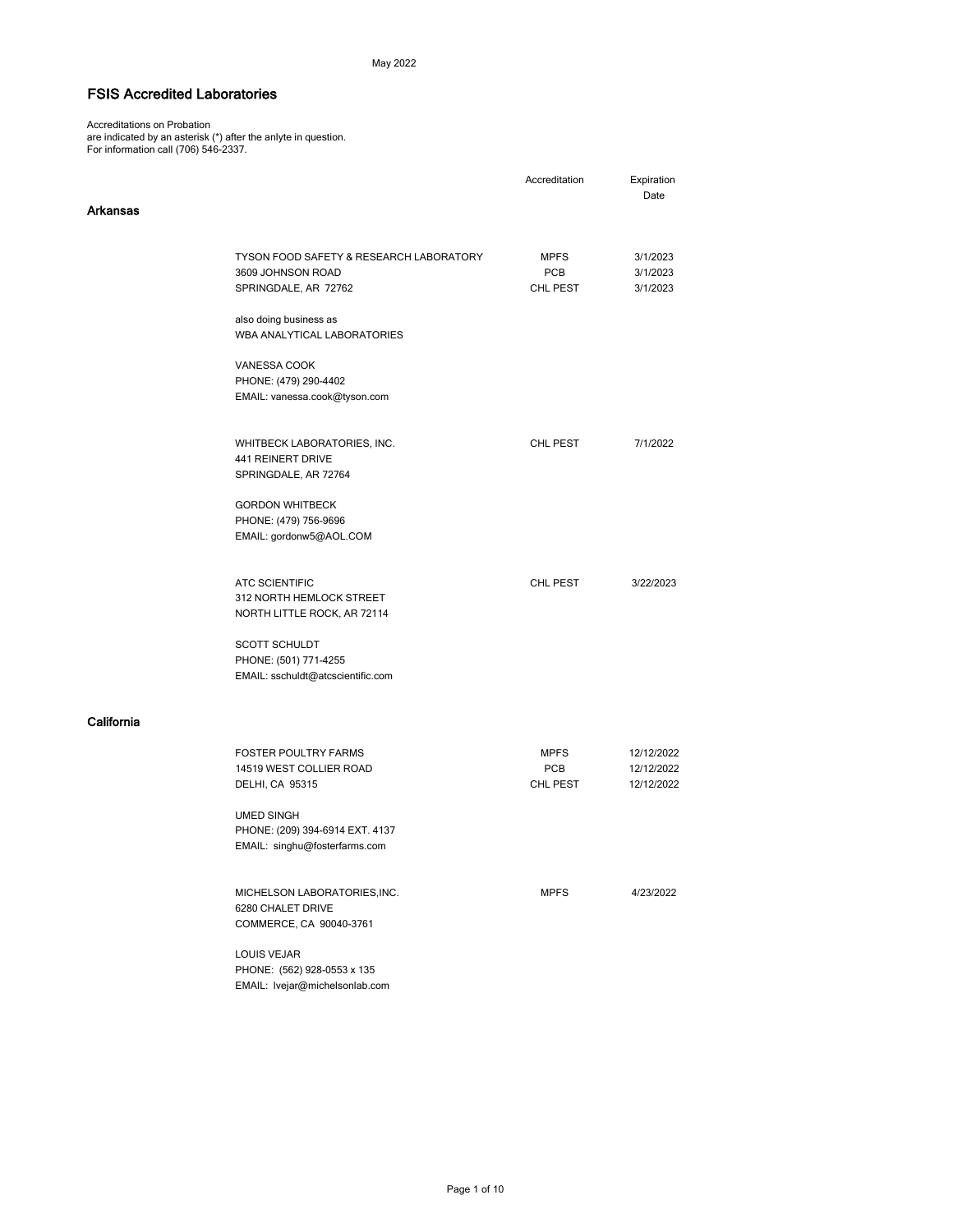|                                                                                                   | Accreditation           | Expiration<br>Date       |
|---------------------------------------------------------------------------------------------------|-------------------------|--------------------------|
| WATERS AGRICULTURAL LABORATORIES, INC.<br>257 NEWTON HIGHWAY<br>P.O. BOX 382<br>CAMILLA, GA 31730 | CHL PEST                | 7/28/2022                |
| <b>JASON AUSMUS</b><br>PHONE: (229) 336-7216<br>EMAIL: jason@watersag.com                         |                         |                          |
| <b>FIELDALE FARMS CORPORATION</b><br>P.O. BOX 558<br>555 BROILER BLVD.<br>BALDWIN, GA 30511       | <b>MPFS</b><br>CHL PEST | 12/12/2022<br>12/12/2022 |
| <b>JANET SMITH</b><br>PHONE: (706) 778-5100 EXT. 1329<br>EMAIL: janetsmith@fieldale.com           |                         |                          |
| <b>AMPRO LABORATORIES</b><br>4480 KEITH BRIDGE ROAD<br>CUMMING, GA 30041                          | CHL PEST                | 11/12/2022               |
| WANDA LEDFORD<br>PHONE: (770) 887-6011<br>E-MAIL: wanda.ledford@tyson.com                         |                         |                          |
| PILGRIM'S PRIDE LABORATORY<br>979 BRADFORD STREET EXTENSION<br>GAINESVILLE, GA 30501              | CHL PEST                | 12/12/2022               |
| <b>LISA MARLOW</b><br>PHONE: (770) 533-4855<br>EMAIL: lisa.marlow@pilgrims.com                    |                         |                          |

Georgia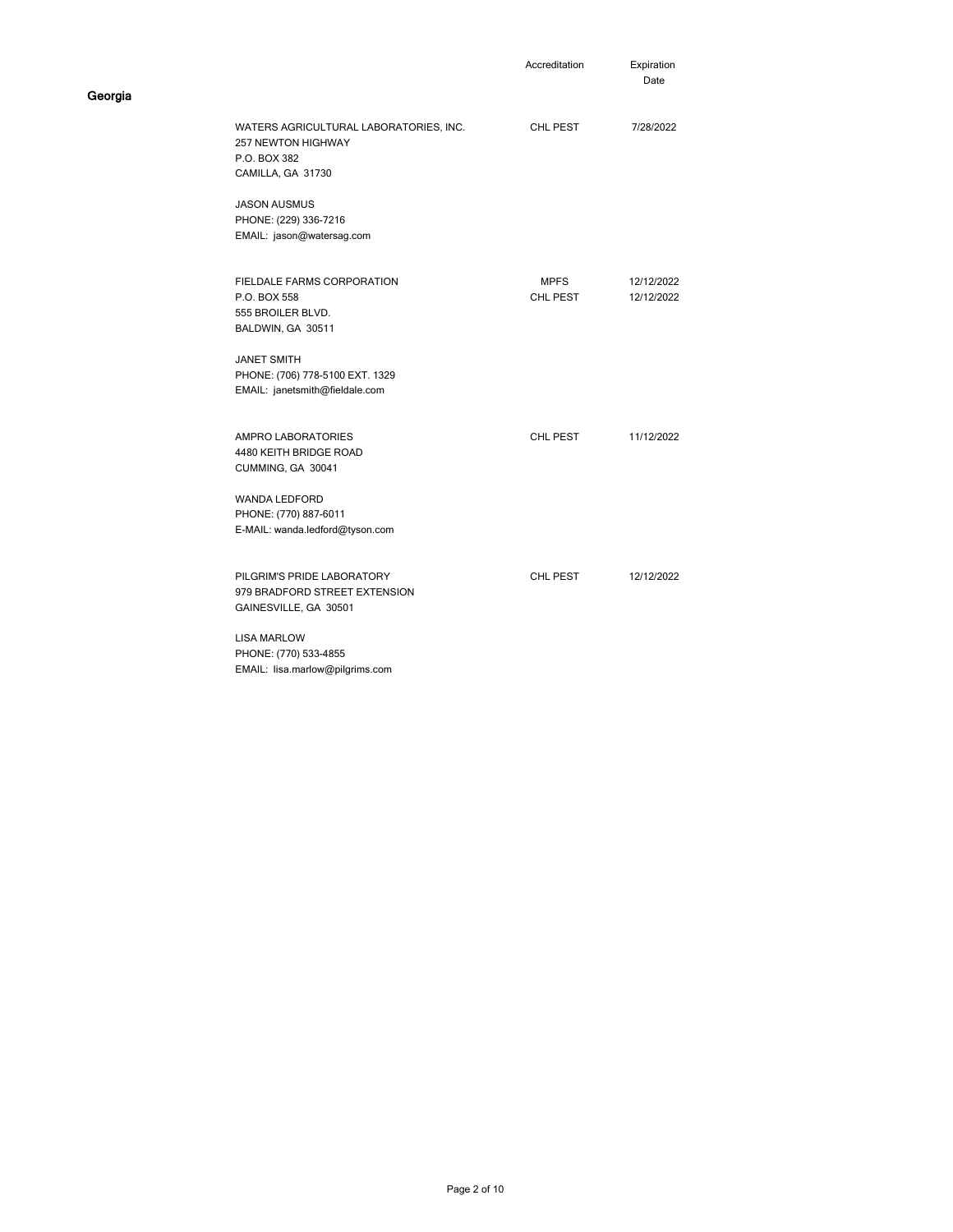|                 |                                                   | Accreditation | Expiration<br>Date |
|-----------------|---------------------------------------------------|---------------|--------------------|
| <b>Illinois</b> |                                                   |               |                    |
|                 | ROSE PACKING COMPANY                              | <b>MPFS</b>   | 12/12/2022         |
|                 | 4900 SOUTH MAJOR AVENUE<br>CHICAGO, IL 60638-1589 |               |                    |
|                 |                                                   |               |                    |
|                 | <b>MARIA MARIS</b>                                |               |                    |
|                 | PHONE: (708) 458-9300                             |               |                    |
|                 | EMAIL: mmaris@osigroup.com                        |               |                    |
|                 | SILLIKER SOLUTION CENTER                          | <b>MPFS</b>   | 2/22/2023          |
|                 | 3600 EAGLE NEST DRIVE, NORTH BUILDING             |               |                    |
|                 | CRETE, IL 60417                                   |               |                    |
|                 | <b>ALEXCIA VALDEZ</b>                             |               |                    |
|                 | PHONE: (708) 367-4600                             |               |                    |
|                 | EMAIL: alexcia.valdez@mxns.com                    |               |                    |
|                 |                                                   |               |                    |
| Indiana         |                                                   |               |                    |
|                 | <b>INDIANA PACKERS CORPORATION</b>                | MFS*          | 12/12/2022         |
|                 | P.O. BOX 318                                      |               |                    |
|                 | HWY 421 SOUTH, C.R. 100 N<br>DELPHI, IN 46923     |               |                    |
|                 |                                                   |               |                    |
|                 | <b>SARAH STULL</b>                                |               |                    |
|                 | PHONE: (765) 564 3680 x 7234                      |               |                    |

EMAIL: sstull@inpac.com

Page 3 of 10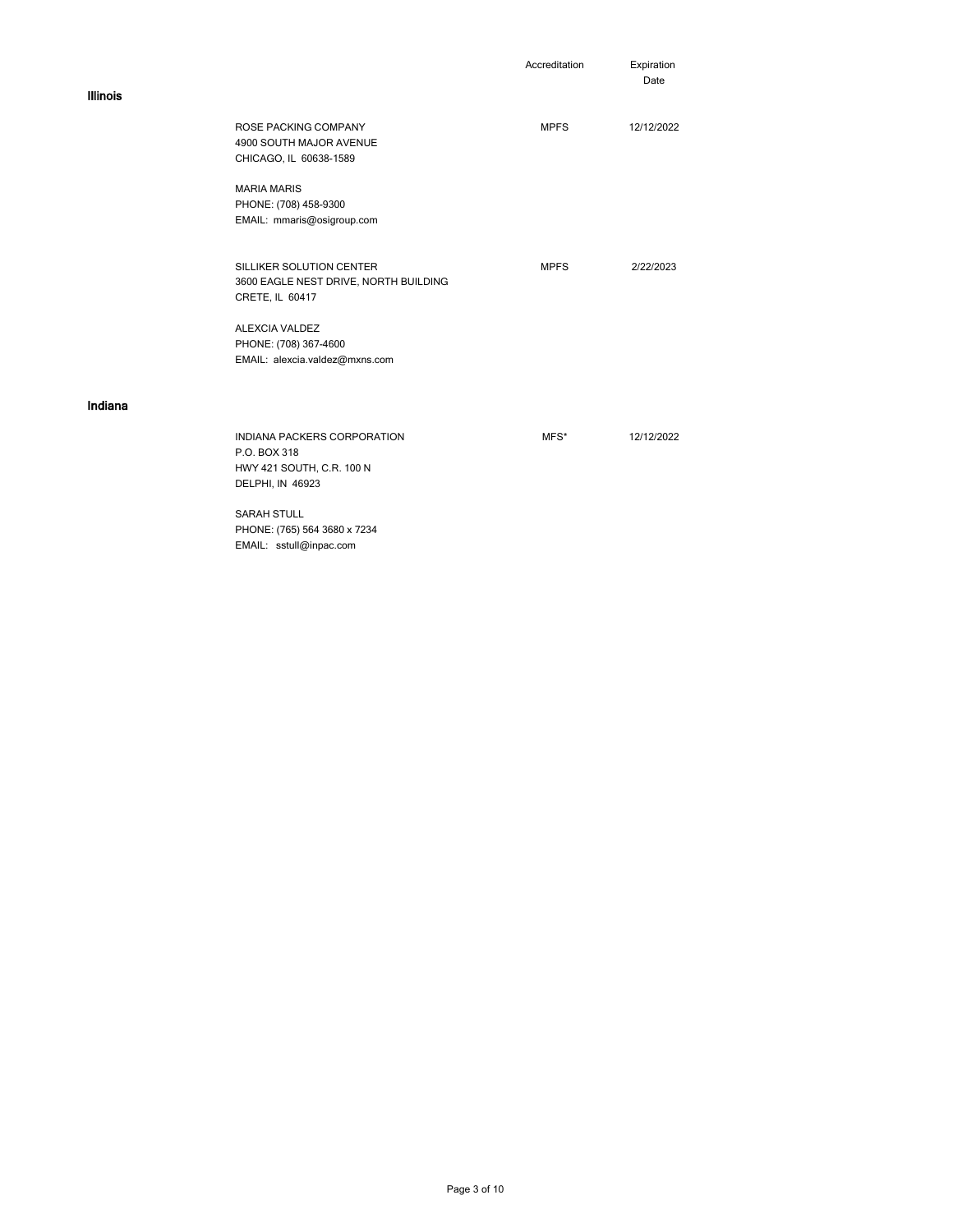|                                                                                                                      | Accreditation | Expiration<br>Date |
|----------------------------------------------------------------------------------------------------------------------|---------------|--------------------|
| <b>IOWA DEPARTMENT OF AGRICULTURE</b><br>ANKENY LABORATORY FACILITY<br>2230 S. ANKENY BLVD.<br>ANKENY, IA 50023-9093 | <b>MPFS</b>   | 12/12/2022         |
| <b>TRAVIS KNIGHT</b>                                                                                                 |               |                    |
| PHONE: (515) 725-1478                                                                                                |               |                    |
| EMAIL: travis.knight@iowaagriculture.gov<br>Website: www.state.ia.us/agriculture/laboratory.html                     |               |                    |
| DARLING ANALYTICAL LABORATORIES                                                                                      | CHL PEST      | 4/4/2023           |
| 2665 SE OAK TREE COURT                                                                                               |               |                    |
| <b>SUITE 106</b><br>ANKENY, IA 50021                                                                                 |               |                    |
| <b>DEREK VOGEL</b>                                                                                                   |               |                    |
| PHONE: (515) 289-3718                                                                                                |               |                    |
| EMAIL: dvogel@darlingii.com                                                                                          |               |                    |
| Secondary Contact:                                                                                                   |               |                    |
| <b>ZACHARY MARTIN</b>                                                                                                |               |                    |
| EMAIL: zmartin@darlingii.com                                                                                         |               |                    |
| <b>SMITHFIELD</b>                                                                                                    | <b>MPFS</b>   | 12/12/2022         |
| 800 INDUSTRIAL DRIVE                                                                                                 |               |                    |
| P.O. BOX 490<br>DENISON, IA 51442                                                                                    |               |                    |
|                                                                                                                      |               |                    |
| <b>LARRY NEILSEN</b>                                                                                                 |               |                    |
| PHONE: (712) 263-7240                                                                                                |               |                    |
| EMAIL: Ineilsen@smithfield.com                                                                                       |               |                    |
| Secondary Contact:                                                                                                   |               |                    |
| <b>CHISTINE GRIFFIS</b>                                                                                              |               |                    |
| PHONE: (712) 263-7202                                                                                                |               |                    |
| EMAIL: cgriffis@smithfield.com                                                                                       |               |                    |
| FOUNDATION ANALYTICAL LABORATORY, INC.                                                                               | <b>MPFS</b>   | 9/7/2022           |
| 723 SLEEZER ROAD                                                                                                     |               |                    |
| CHEROKEE, IA 51012                                                                                                   |               |                    |
| <b>BRITTANY ERICKSON</b>                                                                                             |               |                    |
| PHONE: (712) 225-6989                                                                                                |               |                    |
| EMAIL: berickson@foundationanalytical.com                                                                            |               |                    |
| EUROFINS FOOD CHEMISTRY TESTING DES MOINES, II                                                                       | <b>MPFS</b>   | 12/12/2022         |
| 2200 RITTENHOUSE ST., SUITE 150                                                                                      |               |                    |
| DES MOINES, IA 50321                                                                                                 |               |                    |
| <b>KENT KARSJENS</b>                                                                                                 |               |                    |
| PHONE: (515) 265-1461                                                                                                |               |                    |
| EMAIL: kentkarsjens@eurofinsus.com                                                                                   |               |                    |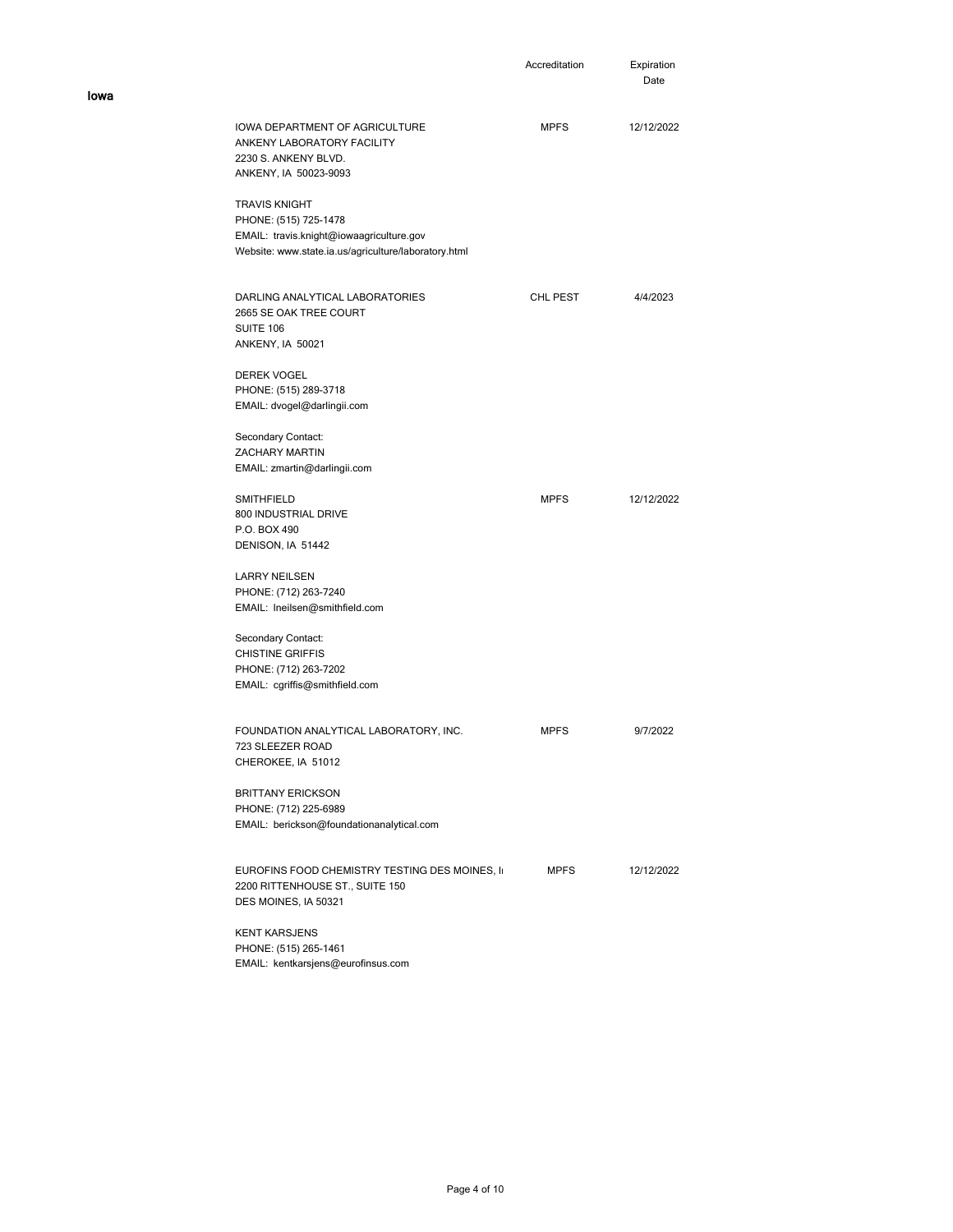|                       |                                                    | Accreditation | Expiration<br>Date |
|-----------------------|----------------------------------------------------|---------------|--------------------|
| <b>Kansas</b>         |                                                    |               |                    |
|                       | CARGILL PROTEIN R&D LABORATORY                     | <b>MPFS</b>   | 4/1/2023           |
|                       | CARGILL INNOVATION CENTER                          |               |                    |
|                       | 300 W 1ST. STREET NORTH                            |               |                    |
| WICHITA, KS 67202     |                                                    |               |                    |
| <b>TINA HOETMER</b>   |                                                    |               |                    |
| PHONE: (316) 858-5035 |                                                    |               |                    |
|                       | EMAIL: tina_hoetmer@cargill.com                    |               |                    |
| <b>TYSON BROWN</b>    |                                                    |               |                    |
| PHONE: (316) 858-5121 |                                                    |               |                    |
|                       | EMAIL: tyson_brown@cargill.com                     |               |                    |
| Louisiana             |                                                    |               |                    |
|                       |                                                    |               |                    |
|                       | LOUISIANA DEPARTMENT OF AGRICULTURE                | <b>MPFS</b>   | 12/12/2022         |
|                       | LSU AGRICULTURAL CHEMISTRY BUILDING                |               |                    |
|                       | HIGHLAND ROAD, ROOM 102                            |               |                    |
|                       | BATON ROUGE, LA 70803                              |               |                    |
| CHANTILLY REDDMANN    |                                                    |               |                    |
|                       | PHONE: (225) 342-2616 EXT. 141                     |               |                    |
|                       | EMAIL: chant_r@ldaf.state.la.us                    |               |                    |
|                       | Website: www.agctr.lsu.edu/wwwac/Agchem/index.html |               |                    |
|                       |                                                    |               |                    |
| Michigan              |                                                    |               |                    |
|                       | <b>GREAT LAKES SCIENTIFIC</b>                      | <b>MPFS</b>   | 12/12/2022         |
|                       | 2847 LAWRENCE STREET                               |               |                    |
|                       | STEVENSVILLE, MI 49127                             |               |                    |
| WAYNE E. GLEIBER      |                                                    |               |                    |
| PHONE: (269) 429-1000 |                                                    |               |                    |

EMAIL: gls@glslab.com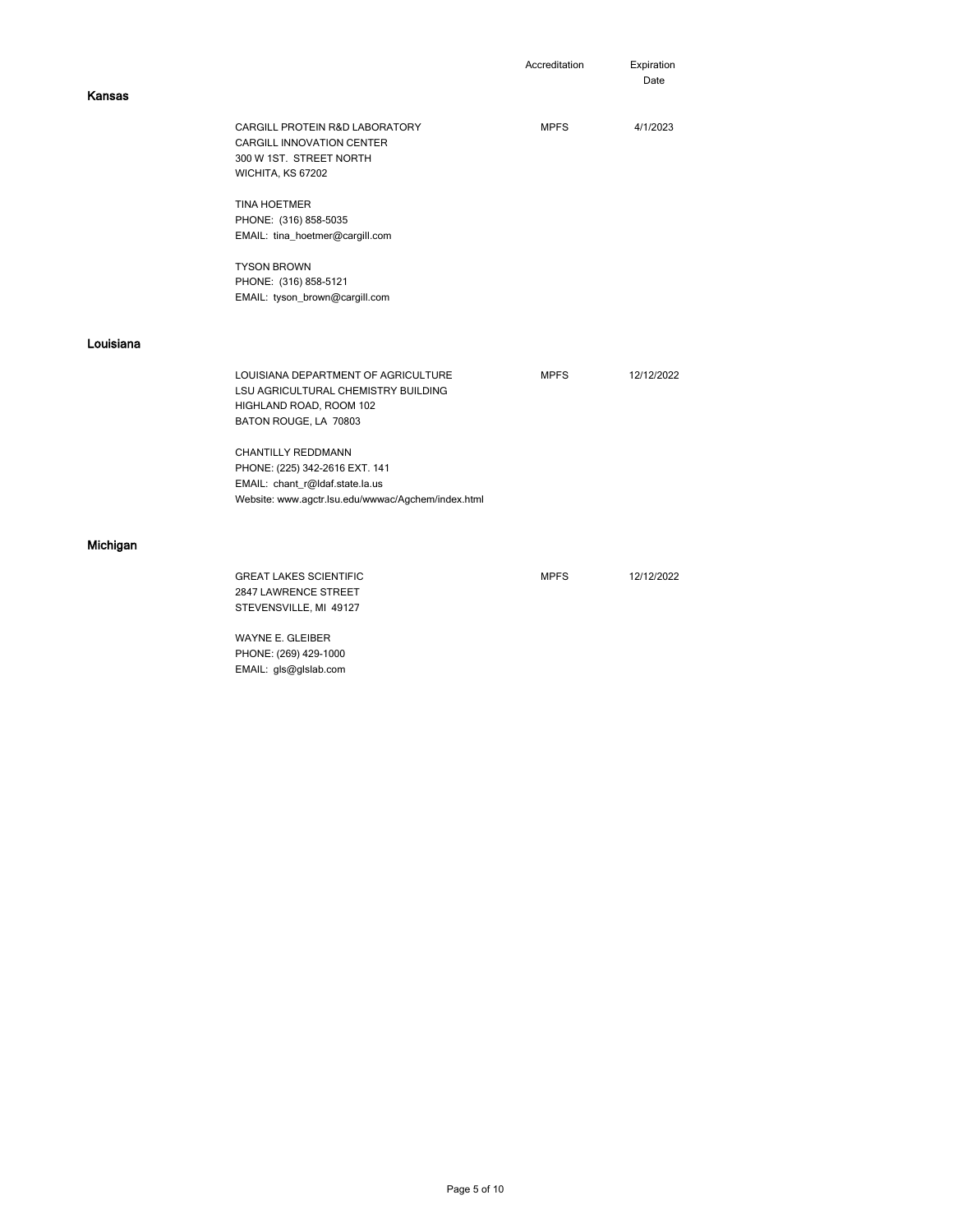|                       |                                                                                                                       | Accreditation           | Expiration<br>Date       |
|-----------------------|-----------------------------------------------------------------------------------------------------------------------|-------------------------|--------------------------|
| Minnesota             |                                                                                                                       |                         |                          |
|                       | <b>HORMEL LABORATORIES</b><br>2107 8th DRIVE NE<br>AUSTIN, MN 55912                                                   | <b>MPFS</b><br>CHL PEST | 12/12/2022<br>12/12/2022 |
|                       | FOOD CHEMISTRY: DOVE E. MULLINS<br>PHONE: (507) 437-5831<br>EMAIL: demullins@hormel.com                               |                         |                          |
|                       | RESIDUE CHEMISTRY: BRUCE FRANTA<br>PHONE: (507) 437 5857<br>EMAIL: bdfranta@hormel.com                                |                         |                          |
| <b>Missouri</b>       |                                                                                                                       |                         |                          |
|                       | NP ANALYTICAL LABORATORIES<br>824 GRATIOT<br>ATTN: SAMPLE ENTRY<br>ST. LOUIS, MO 63102                                | <b>MPFS</b>             | 12/12/2022               |
|                       | <b>STEPHANIE ELLIS</b><br>PHONE: (314) 982 2989<br>E-MAIL: Stephanie.ellis@purina.nestle.com<br>Website: www.npal.com |                         |                          |
| <b>New Jersey</b>     |                                                                                                                       |                         |                          |
|                       | SANI-PURE FOOD LABORATORIES<br>178-182 SADDLE RIVER ROAD<br>SADDLE BROOK, NJ 07663-4619                               | <b>MPFS</b>             | 4/17/2023                |
|                       | RONALD SCHNITZER<br>PHONE: (201) 843-2525<br>EMAIL: sanipure@live.com                                                 |                         |                          |
| <b>North Carolina</b> |                                                                                                                       |                         |                          |
|                       | TYSON FOODS, INC.<br>1600 RIVER STREET<br>WILKESBORO, NC 28697                                                        | CHL PEST<br><b>PCB</b>  | 12/12/2022<br>12/12/2022 |
|                       | JOEL D. LASTER<br>PHONE: (336) 651-3730<br>E-MAIL: joel.laster@tyson.com<br>Website: www.tyson.com                    |                         |                          |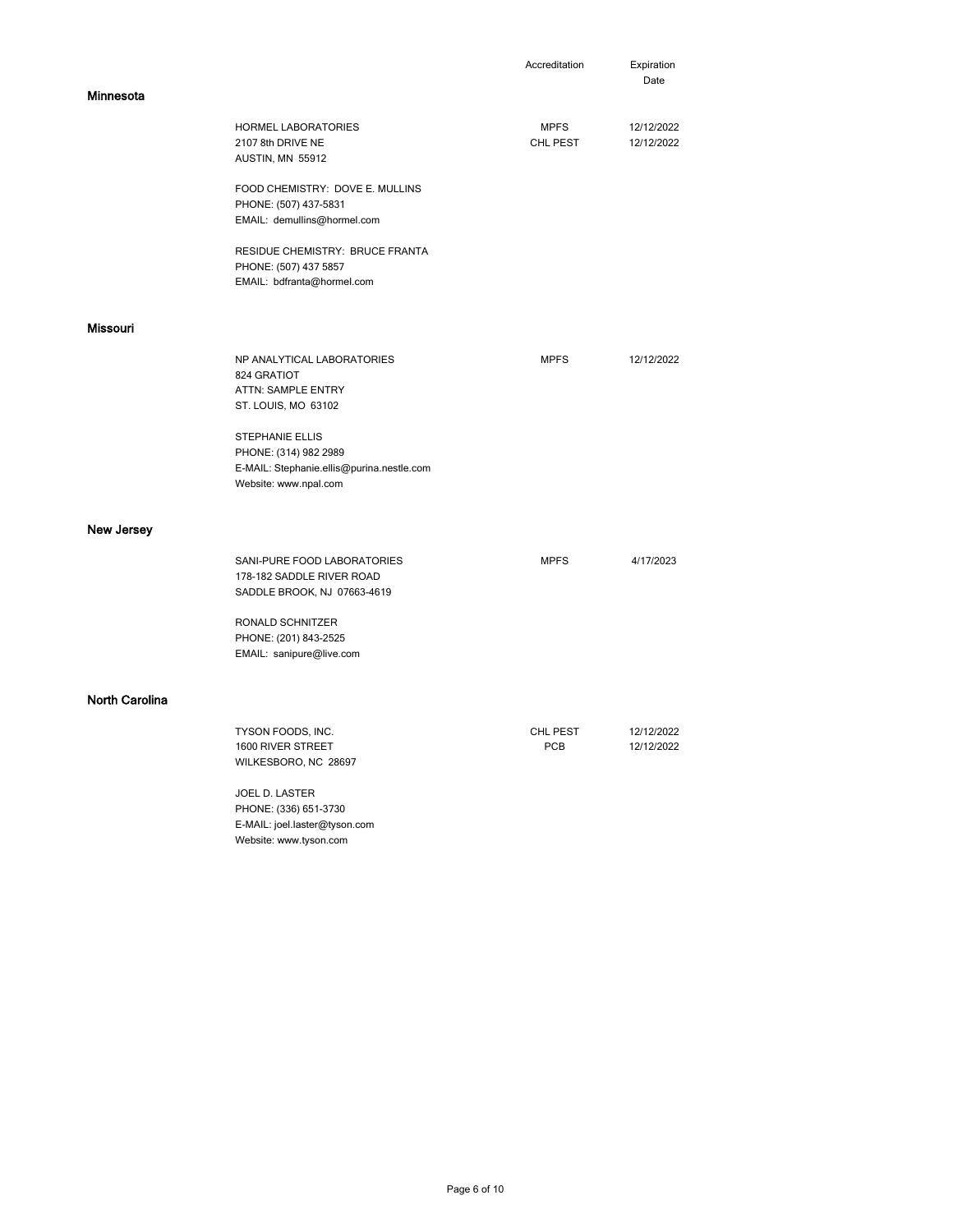| Accreditation | Expiration |
|---------------|------------|
|               |            |

.<br>Date

| <b>BAR-S FOODS LABORATORY</b>                                      | <b>MPFS</b> | 6/4/2023   |
|--------------------------------------------------------------------|-------------|------------|
| 1514 E. 7TH STREET                                                 |             |            |
| ELK CITY, OK 73644                                                 |             |            |
| <b>KRISTY COOPER</b>                                               |             |            |
| PHONE: (580) 821-5725                                              |             |            |
| EMAIL: kcooper@bar-s.com                                           |             |            |
|                                                                    |             |            |
|                                                                    |             |            |
| <b>SMITHFIELD</b><br>1400 NORTH WEBER AVE<br>SIOUX FALLS, SD 57103 | <b>MPFS</b> | 12/12/2022 |
|                                                                    |             |            |

 PHONE: (605) 330-3289 ROGER BARTHELMAN EMAIL: rbarthelman@smithfield.com

Oklahoma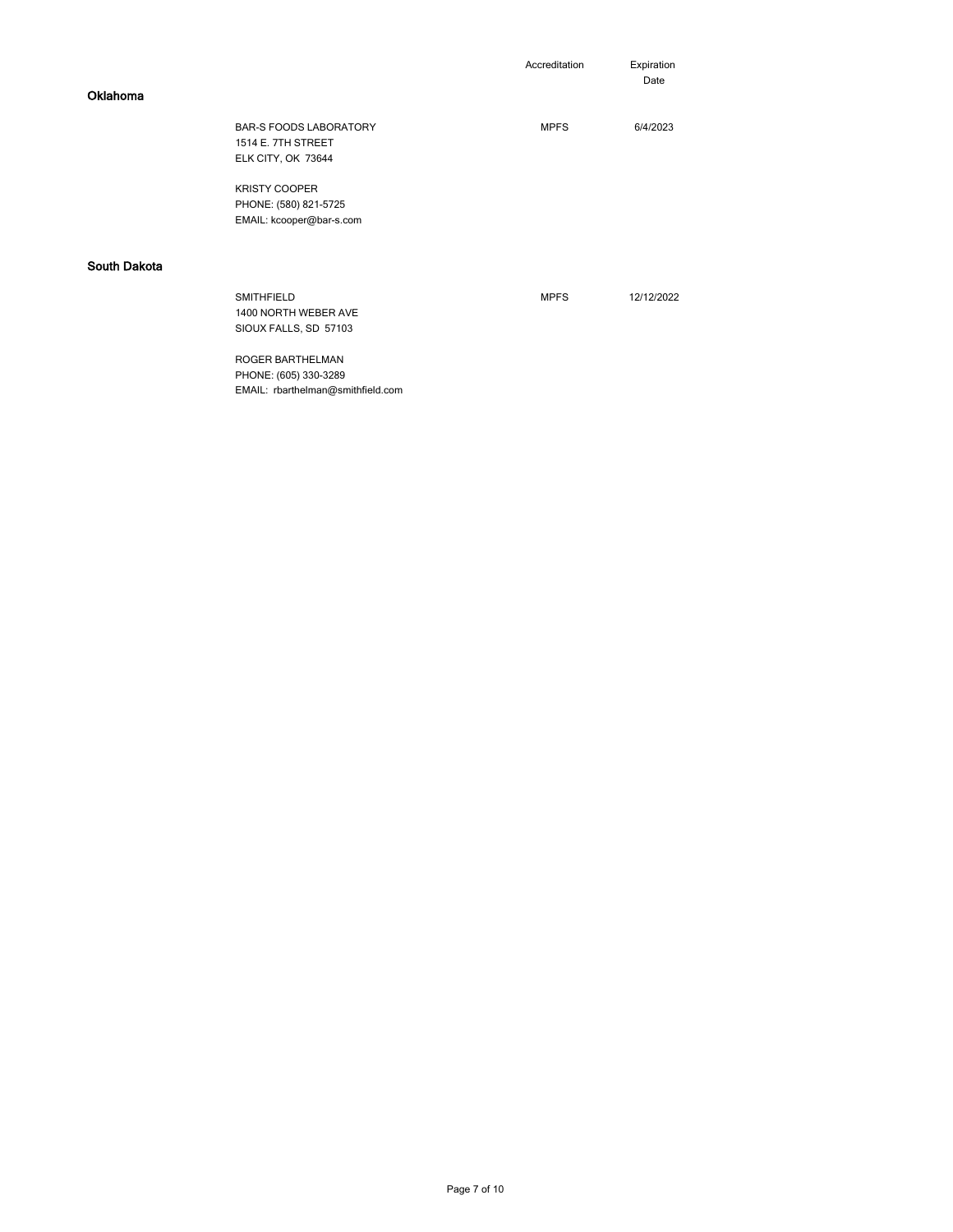|                  |                                                                                                         | Accreditation | Expiration<br>Date |
|------------------|---------------------------------------------------------------------------------------------------------|---------------|--------------------|
| <b>Tennessee</b> |                                                                                                         |               |                    |
|                  | EUROFINS FOOD CHEMISTRY TESTING DES MOINES, II<br>1555 THREE PLACE<br>MEMPHIS, TN 38116-3507            | CHL PEST      | 12/12/2022         |
|                  | <b>CAROL VANCLEAVE</b><br>PHONE: (901) 332-1590<br>EMAIL: carolvancleave@eurofinsus.com                 |               |                    |
| Texas            |                                                                                                         |               |                    |
|                  | ANALYTICAL FOOD LABORATORIES<br>860 GREENVIEW DRIVE<br>GRAND PRAIRIE, TX 75050                          | <b>MPFS</b>   | 9/15/2022          |
|                  | <b>TIFFANY WILLIAMS</b><br>PHONE: (972) 336-0336<br>EMAIL: tiffany@afltexas.com                         |               |                    |
|                  | FOR SAMPLE DELIVERY:<br>FOOD SAFETY NET SERVICES, LTD.<br>258 WEST TURBO<br>SAN ANTONIO, TX 78216       | <b>MPFS</b>   | 12/18/2022         |
|                  | FOR CORRESPONDENCE:<br>FOOD SAFETY NET SERVICES, LTD.<br>199 WEST RHAPSODY DR.<br>SAN ANTONIO, TX 78216 |               |                    |
|                  | <b>RYAN WELSH</b>                                                                                       |               |                    |

PHONE: (972) 602-2078 x 5103

EMAIL: ryan.welsh@fsns.com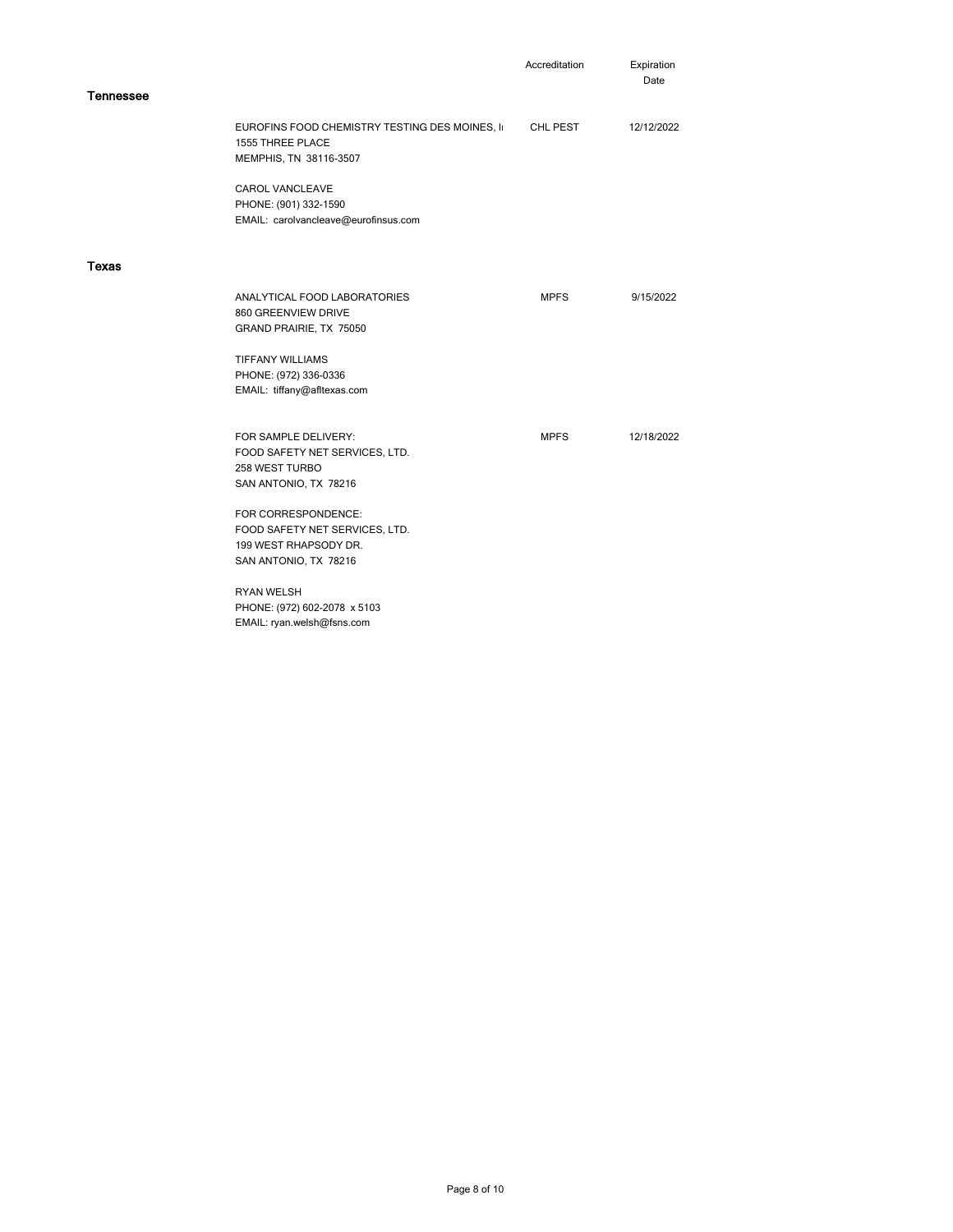|           |                                                                                                              | Accreditation   | Expiration<br>Date       |
|-----------|--------------------------------------------------------------------------------------------------------------|-----------------|--------------------------|
| Virginia  |                                                                                                              |                 |                          |
|           | <b>FOODCHAIN ID TESTING LLC</b><br>4150 LAFAYETTE CENTER DR.<br><b>UNIT #600</b><br>CHANTILLY, VA 20151-1200 | CHL PEST<br>PCB | 12/12/2022<br>12/12/2022 |
|           | THOMAS SCOTT<br>PHONE: (703) 222-8700<br>EMAIL: tscott@diversifiedlaboratories.com                           |                 |                          |
|           | SMITHFIELD<br>401 NORTH CHURCH STREET<br>SMITHFIELD, VA 23430                                                | <b>MPFS</b>     | 9/19/2022                |
|           | <b>JAMILA HARDY</b><br>PHONE: (757) 365-3570<br>EMAIL: jamilahardy@smithfield.com                            |                 |                          |
|           | <b>LARRY NEILSEN</b><br>PHONE: (712) 263-7240<br>EMAIL: Ineilsen@smithfield.com                              |                 |                          |
|           | BOAR'S HEAD PROVISION COMPANY, INC.<br>2090 INDUSTRY PLACE<br><b>SUITE A</b><br>PETERSBURG, VA 23805         | <b>MPFS</b>     | 12/12/2022               |
|           | <b>VERA PETERSON</b><br>PHONE: (804) 733-7100 x 3408<br>EMAIL: vera.peterson@boarshead.com                   |                 |                          |
|           | <b>BRITTNEY CONNELLY</b><br>PHONE: (804) 733-7100 x 3409<br>EMAIL: brittney.connelly@boarshead.com           |                 |                          |
| Wisconsin |                                                                                                              |                 |                          |
|           | JOHNSONVILLE SAUSAGE<br>N6977 Johnsonville Way<br>SHEBOYGAN FALLS, WI 53085                                  | <b>MPFS</b>     | 12/12/2022               |
|           | SHERRI SCHIEBLE                                                                                              |                 |                          |

 EMAIL: sschieble@johnsonville.com PHONE: (920) 453-5605